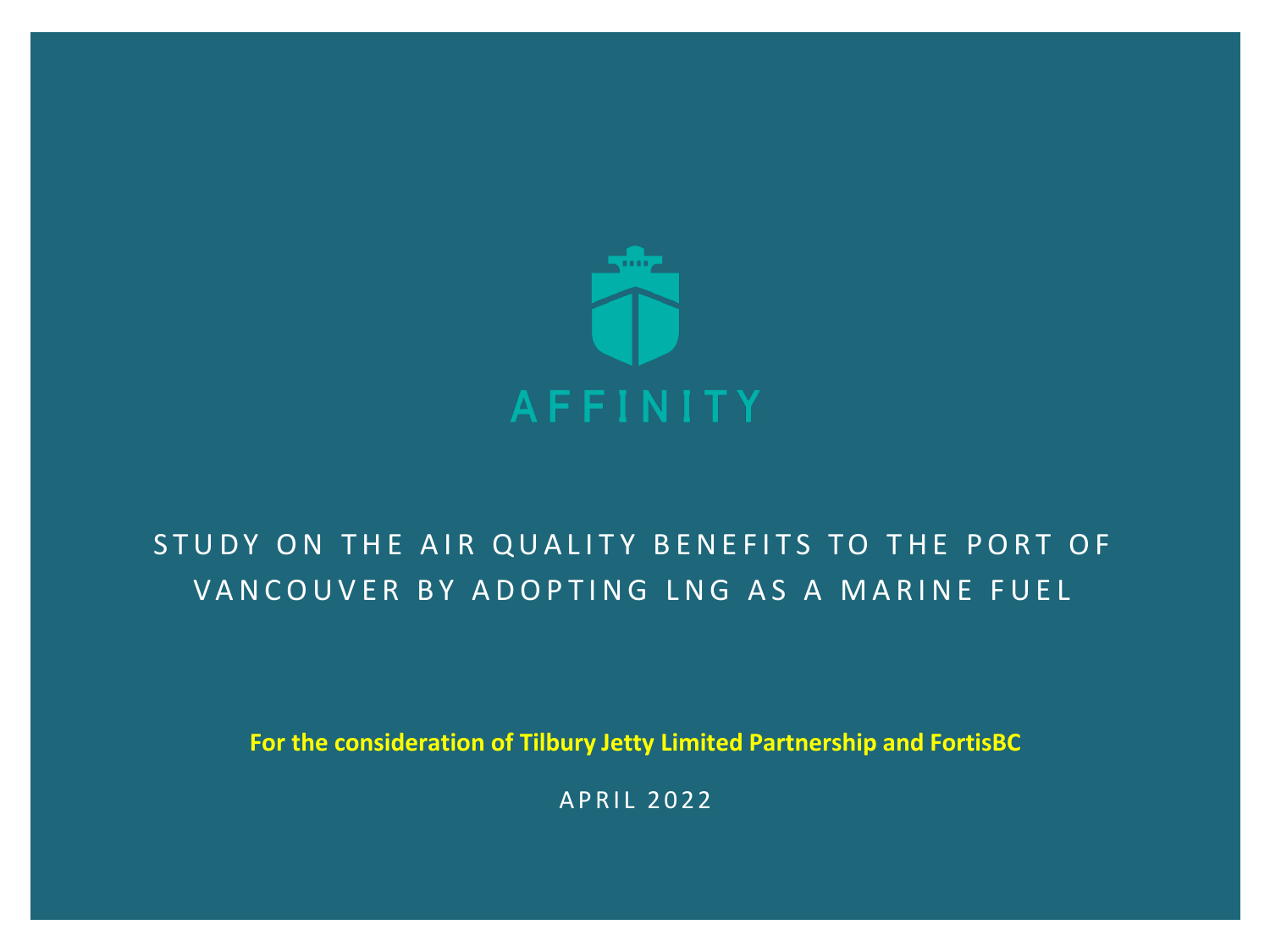



### **Glossary**

### **Abbreviations**

- BC Black carbon
- CO<sub>2</sub> Carbon dioxide
- CO<sub>2</sub>e Carbon dioxide equivalent
- **DWT Deadweight tonnes**
- **ECA** Emission Control Area
- **GHG Greenhouse gas**
- **GWP** Global warming potential
- **E** ICCT International Council on Clean Transportation
- **IMO International Maritime Organisation**
- **E** LNG Liquified natural gas
- **■** MGO Marine gas oil
- $\blacksquare$  N<sub>2</sub>O Nitrogen oxide
- NMVOCs Non-methane volatile organic compounds
- NOx Nitrogen Oxides
- PM Particulate matter
- RNG Renewable natural gas
- SCR Selective catalytic reduction (or selective catalytic reductor)
- **BOx Sulphur oxides**

### **Definitions**

- **Exercise Figure 1** Breakbulk Cargo that is not suitable for containers or easily fitted into the hulls of tankers and dry bulk carriers, so is transported in large quantities, often unpackaged. Examples include machinery, steel girders, and separate bags or barrels.
- **E** Carbon dioxide equivalent- A measure of comparison between various greenhouse gases on the basis of their global warming potential, by converting gases into a common unit that reflects the atmospheric heating potential of that gas in carbon dioxide terms.
- **Global warming potential –** The heat absorbed by a greenhouse gas in the atmosphere, as a multiple of the heat that would be absorbed by the same mass of carbon dioxide. Because gas concentrations decay at different rates, the global warming potential of a gas depends on the time frame applied.
- **EXECT** Lifecycle basis An emission accounting approach involving the evaluation of the environment impact of a product from the extraction of the raw material to the point of final use. Also known as lifecycle assessment.
- **On-shore power** The provision of electrical power to a ship at birth while its main and auxiliary engines are shut down. Also known as cold-ironing, shore supply or shore power.
- Ro-Ro A roll-on/roll-off vessel is a cargo ship designed to carry wheeled cargo, such as cars, trailers and rolling stock. Similarly, a RoPax vessel is designed to carry wheeled cargo and contains passenger facilities, including accommodation.
- Tank-to-wake A measure of emissions produced by the on-board combustion of fuel.
- **Well-to-tank** A measure of emissions from producing, processing, transporting and loading fuel into a ship.
- Well-to-wake The summation of tank-to-wake and well-to-wake emissions.

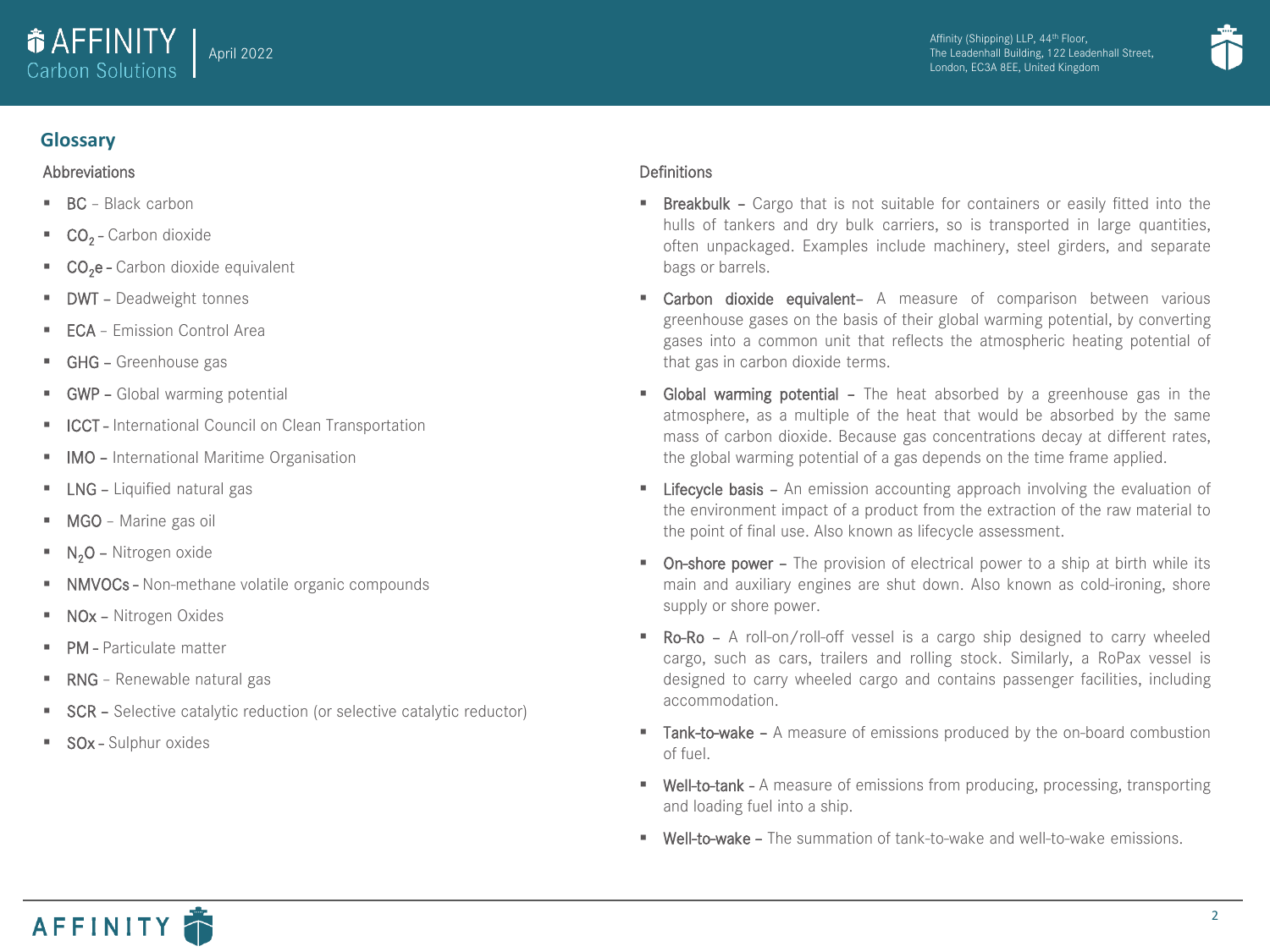

### **Executive Summary**

**O** AFFINITY Carbon Solutions

The purpose of this study is to assess the real-world air quality benefits to the Port of Vancouver area if one million tonnes per annum (1MMTPA) of liquefied natural gas (LNG) provided by FortisBC was substituted into the maritime fuel mix of vessels servicing that area, thereby replacing oilbased maritime fuel.

April 2022

the air quality of the Port of Vancouver airshed by fuel- <sub>150</sub> The study shows significant improvements can be made to switching LNG for marine gas oil (MGO).

For example, we calculate that (in 2019) 177 tonnes of particulate matter (PM) were emitted in the Port of Vancouver Area. We estimate that this would be reduced by 11 tonnes per year if ships were to use only 1MMTPA of FortisBC LNG and reduced by 158 tonnes per year if LNG fully substituted MGO. The mid-case, which follows DNV's projection of LNG being  $\sim$  37% of the maritime fuel-mix by 2030, sees a reduction of 67 tonnes of PM per year.

The lifecycle carbon intensity of FortisBC LNG is **around** 18% below that of the International Council on Clean Transportation's (ICCT) assessment of US-based LNG.<sup>1</sup> If 1MMTPA of FortisBC LNG were to be substituted into the maritime fuel mix, there would be a global annual reduction between 930k and 1.2MM tonnes of CO2e on a lifecycle basis.

The uptake of LNG as a marine fuel is a key element of shipping's decarbonisation journey, with **Bio-LNG** and Synthetic LNG as low carbon future versions of the fuel. LNG Bunkering in the Port of Vancouver would offer significant near-term air quality improvements for the local airshed whilst also encouraging the wider shipping industry to decarbonize.

AFFINITY

### Air Quality Benefits under different LNG as a marine fuel Scenarios

<u>5 30</u> 11 11 12 12 13 14 14 14 14 67  $\frac{110}{95}$ 72 158 265 200  $\cap$ 50 100 200 250 Black Carbon PM SOx NMVOC Tonnes Removed /yr ■ 1MMTPA FortisBC LNG Only ■ 2030 DNV Maritime Fuel-Mix Scenario ■ 100% LNG as a Marine Fuel

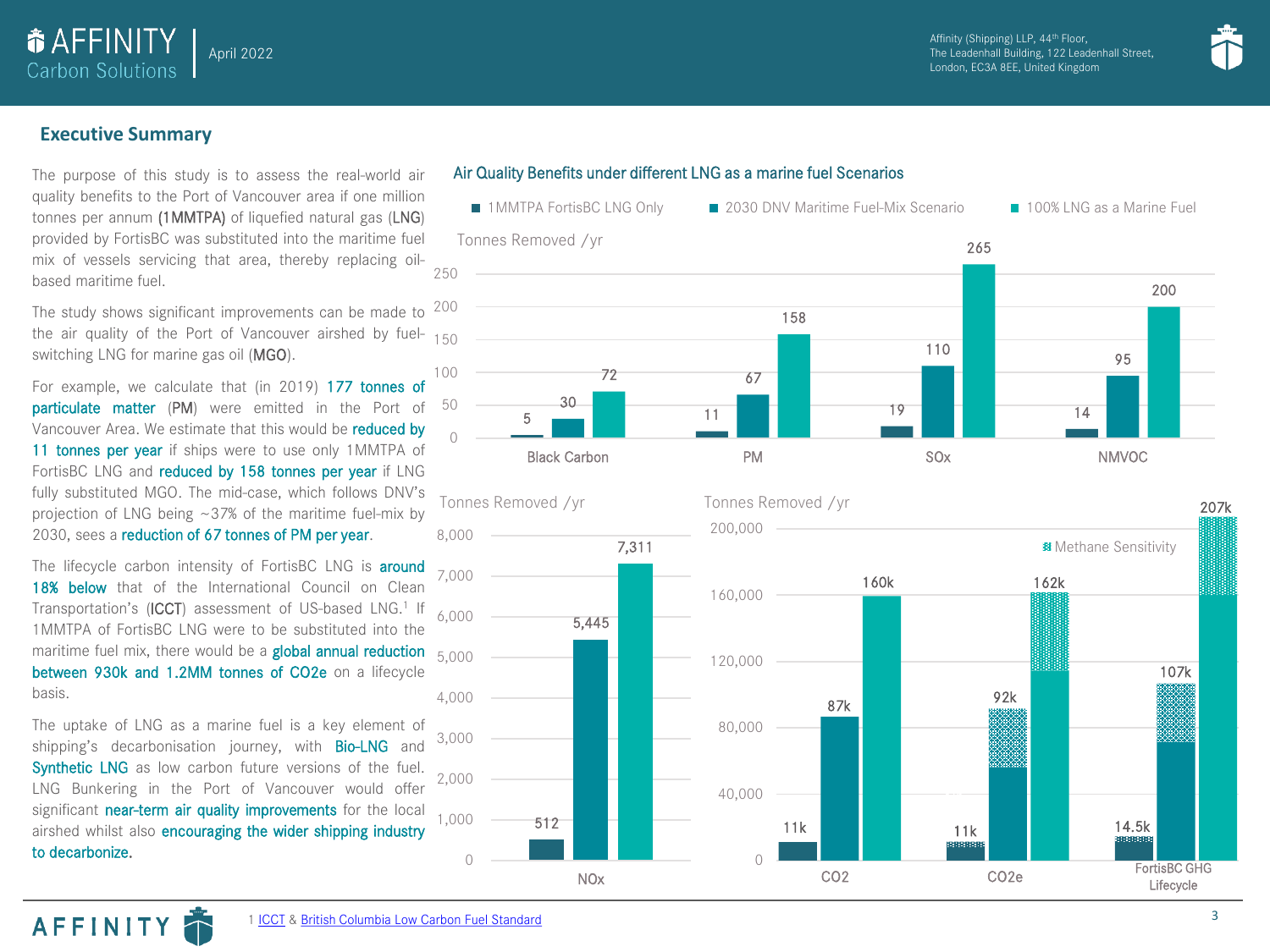

### Introduction

**O** AFFINITY Carbon Solutions

Emissions from ships are a major source of air pollutants and greenhouse gases, all of which can have either serious health impacts or adversely affect the climate. Due to the industry's reliance on oil-based fuels, the share of shipping emissions in global anthropogenic emissions has increased from 2.76% in 2012 to 2.89% in 2018. <sup>2</sup> Populations living in proximity to ports have been found to be exposed to particularly high levels of air pollution. 3

April 2022

At present, the area of Port of Vancouver (Port) is included in both SOx and NOx Emission Control Areas (ECAs). To comply with the SOx ECA, vessels must use fuel with a sulphur content of 0.1% or less - for oil-based fuels, this grade is known as marine gas oil (MGO).

The purpose of this study is to assess the real-world air quality benefits to the Port of Vancouver area if one million tonnes per annum (1MMTPA) of liquefied natural gas (LNG) provided by FortisBC was substituted into the maritime fuel mix of vessels servicing that area, thereby replacing oil-based maritime fuel.

#### LNG as a Marine Fuel

In recent years, liquefied natural gas (LNG) has been gaining traction as a replacement fuel for ships. LNG offers significant benefits to human health by virtually eliminating local air pollutants. This is especially important for ports and populated coastal areas. When dealt with efficiently, LNG offers important reductions in greenhouse gases in both the combustion phase and across the lifecycle of the fuel.

#### Pollutants Assessed

To assess the air quality benefits of substituting LNG into the fuel mix of vessels calling at the Port of Vancouver, we have assessed the following pollutants and greenhouse gases:

- $\checkmark$  Nitrogen oxides (NOx);
- $\checkmark$  Black carbon (BC):
- $\checkmark$  Particulate matter (PM);
- $\checkmark$  Sulphur oxides (SOx);
- ✓ Non-methane volatile organic compounds (NMVOCs);
- $\checkmark$  Carbon dioxide (CO<sub>2</sub>);
- $\checkmark$  Carbon dioxide equivalents (CO<sub>2</sub>e) (all greenhouse gases);
- $\checkmark$  GHG Lifecycle-basis i.e., the greenhouse gas emissions associated with the production, transportation and final combustion of the fuel.

All these pollutants and greenhouse gases stand to be significantly reduced if LNG were brought into the fuel mix.

### Conclusions: Air Quality and GHG Benefits for Local Airshed

If, for example, all the MGO/MDO burned by vessels in the Port was substituted for LNG, there would be benefits to the Port of Vancouver Airshed of:

- $\geq 84\%$  reduction in NOx (7,311 tonnes/yr)
- $\geq 96\%$  reduction in BC (72 tonnes/yr)
- $\triangleright$  89% reduction in PM (158 tonnes/yr)
- $\geq 98\%$  reduction in SOx (265 tonnes/yr)
- $\geq 42\%$  reduction in NMVOCs (200 tonnes/yr)
- $\geq 25\%$  reduction in  $CO<sub>2</sub>(159k$  tonnes/yr)
- $\triangleright$  18-25% reduction in tank-to-wake CO<sub>2</sub>e (depending on LNG engine technology) (115-162k tonnes/yr)
- ➢ 21-27% reduction on a GHG Lifecycle-basis (160- 207k tonnes/yr)

The reduction in pollutants would notably improve the air quality in the Port of Vancouver and would consequently offer health benefits to the local population.

#### Note on Engine Technology

The tank-to-wake reductions in greenhouse gases are most effective when the LNG is used in high-pressure diesel engines, as opposed to low-pressure otto cycle engines (both medium and slow-speed).

In the analysis that follows, we therefore include a "methane sensitivity" - i.e. a range of added CO<sub>2</sub>e that results from uptakes of differing LNG engine technologies across the fleet. Our "high methane scenario" includes passenger ships using 4-stroke medium speed Otto-cycle engines and all other ships using high-pressure 2-stroke and low-pressure 2-stroke engines in equal measures. In our "low methane scenario", all vessels use high-pressure 2-stroke engines.

From a life-cycle basis, FortisBC LNG has an approved carbon intensity of  $65.09$ gCO<sub>2</sub>e/MJ.<sup>4</sup> We then include methane slip values, according to engine type, as per the FuelEU Maritime. <sup>5</sup> We assume a 100-yr GWP for methane.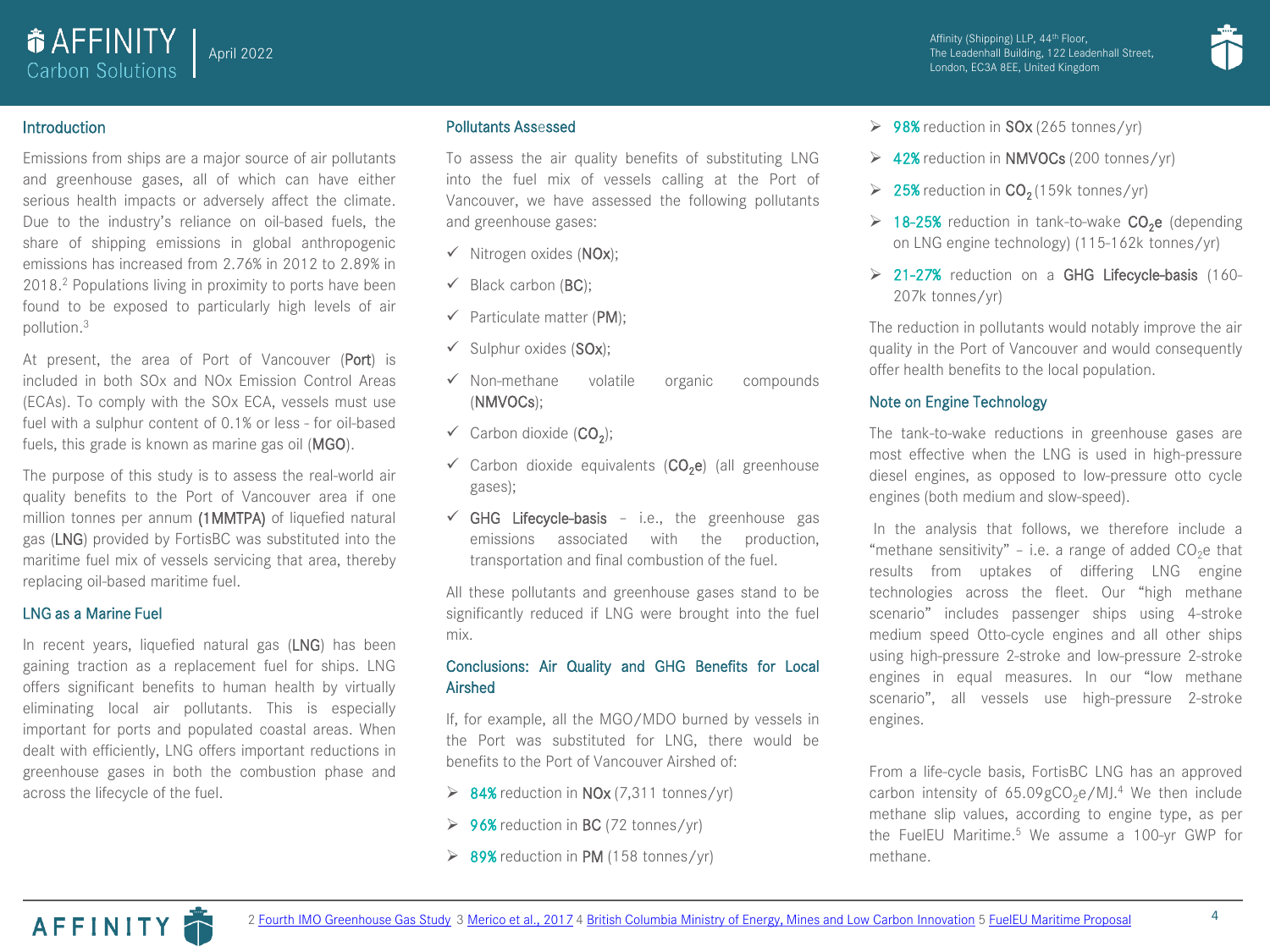



### **Background: Development of LNG as a Marine Fuel**

Demand for LNG marine fuel has accelerated over the past ten years, driven by the increased scrutiny placed on the shipping industry with regards to its environmental footprint. Shipping has experienced several waves of regulatory changes over the past half century, a process which has hastened in the past five years with the introduction of regulation of ballast water treatment and local air quality. Now, the focus is on carbon intensity and the level of atmospheric pollution generated by shipping. The reduction in emissions of carbon dioxide, NOx, particulate matter and other pollutants offered by LNG, and its increased density and energy content over traditional fuel oils, has made it the leading candidate amongst the various alternative fuel options.

DNV, the world's largest classification society, predict that the global maritime fuel mix will shift rapidly away from fuel-oil towards LNG, which will soon be the dominant fuel and will remain so until at least 2050. By 2030, 37% of energy consumed on-board by the global fleet will be provided by natural gas. This will increase to 42% by 2050, even as maritime energy demand declines (due to improvements in energy efficiency)<sup>6</sup>. The orderbook is filling up with LNG fueled vessels, of which 209 were ordered in 2021, more than the previous seven years combined. At the latest count, 37 orders have been placed so far this year 7.

The largest fuel oil bunkering hubs were the first to develop LNG bunkering and today contain the most advanced facilities. Rotterdam and Singapore lead the way in this regard, with Japan, the US Gulf Coast, and the Western Mediterranean (especially Spain) serving as regional hubs. As such, the immediate benefits in air quality derived from substituting LNG for fuel oil are concentrated in areas where LNG infrastructure already exists in ports along the cross-Suez route. Bunkering stations suitable for trans-Pacific routes are being developed in Australia, China, Indonesia, the ports of Long Beach and Seattle, Singapore and Japan (where a second LNG bunkering vessel will commence operations later this year).

Therefore, it is likely that the air quality improvements experienced in Vancouver by substituting FortisBC LNG into the local fuel mix will be multiplied by the cumulative impact of LNG bunker developments across the Pacific Rim. The availability of LNG marine fuel in Vancouver is likely to attract a greater number of LNG-fueled vessels, now confident they can complete a round voyage by refueling in Vancouver. Although DNV estimate that 37% of the marine fuel mix will be derived from LNG in 2030, it would be reasonable to assume that the LNG-fueled fleet will be concentrated on routes where bunkering infrastructure is sufficiently developed (namely trans-Pacific, cross-Suez and intra-European routes), and therefore the effective proportion of LNG in Vancouver's marine fuel mix might be greater than DNV's estimated figure for global LNG fuel consumption.

### Cumulative Number of LNG Fueled Vessels in Global Fleet

**AFFINITY** 



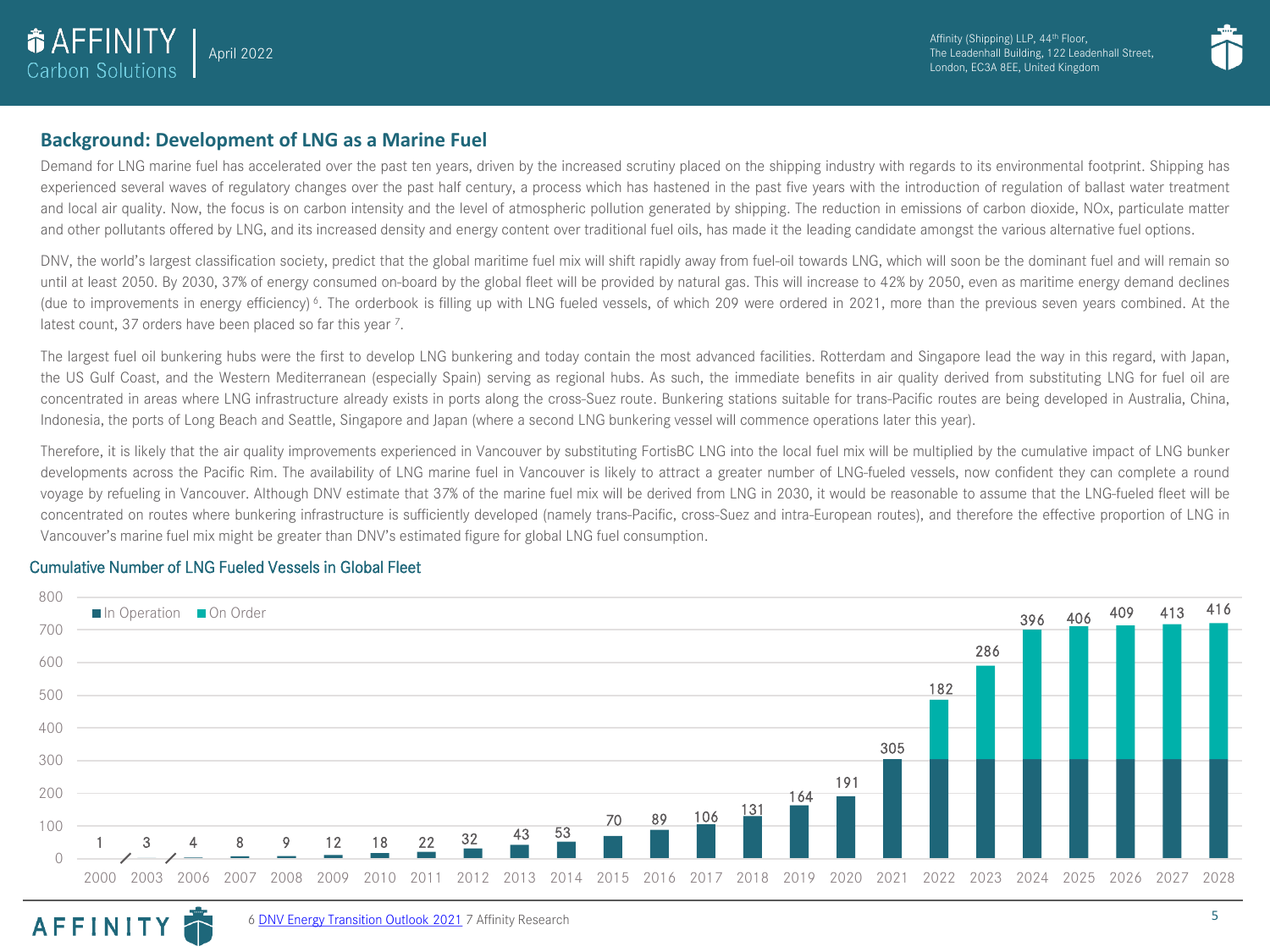

### **Path to Low Emission LNG**

**O** AFFINITY Carbon Solutions

April 2022

FortisBC LNG achieves a significant improvement in carbon intensity versus existing supplies of LNG. This is primarily due to the use of power generated by hydroelectricity plants in the production, processing and liquefaction of LNG. Furthermore, since no LNG carrier transport is required, the greenhouse gas intensity of the supply of LNG into the Port of Vancouver is reduced considerably. FortisBC LNG offers a 29.3% reduction versus the ICCT assessment of MGO and a 17.6% reduction in well to wake carbon emissions over the ICCT assessment for LNG. By 2030, FortisBC LNG should have a 30% lower carbon intensity compared with global average LNG due to the uptake of Renewable Natural Gas (RNG), an expanded electric delivery system, and increased energy efficiency across the extraction, processing and transportation operations.

Additionally, it is possible to produce 'Green LNG' in the form of e-methane or bio-methane, a carbon-based yet low emissions fuel<sup>4</sup>. E-methane is a synthetic fuel resulting from electrolysis of water with renewable electricity and combining it with carbon dioxide to create methane. Biomethane is typically produced by removing carbon dioxide from biogas or gasification of solid biomass followed by methanation, using renewable electricity. All these methods offer a dramatically lower lifecycle emissions factor compared to modern day LNG ('Grey LNG').

One of the advantages of the transition to Green LNG is that the fuel has the same molecular structure as existing LNG, and so would not require any changes to existing LNG infrastructure and can be easily blended into the fuel mix. This is dissimilar to competing alternative fuels such as ammonia and hydrogen which would require the construction of expensive and complex infrastructure and necessitates separation from fuels presently in use.

Previous studies performed by Sphera have modelled a 'Canada – CleanBC 2030' scenario resulting from reductions in emissions produced in the upstream segment of FortisBC's, which showed a 28.5% reduction in the well to tank emission intensity of FortisBC LNG relative to existing levels <sup>8</sup>.7 Again, this is attributable to the continued utilization of British Columbia's renewable electricity production capabilities, but also to Canadian regulations that reduce methane emissions from upstream oil and natural gas facilities (for example, the tracking and maintenance of fugitive methane leaks and introduction of venting limits).

The materialization of the Canada – CleanBC 2030 scenario, coupled with the rollout of Green LNG over the coming decades which can be easily input into the existing natural gas network, would allow for continual improvements in the greenhouse gas intensity and air quality benefits of the adoption of LNG as a marine fuel in the Port of Vancouver.



#### Lifecycle (Ful Combustion) Emission Factor Comparison \*

\* These emissions factors do not include methane slip in the engine. As mentioned in the Note on Engine Technology on Page 4, we include methane slip values when assessing particular vessels and engine types.

ICCT MGO ICCT LNG FortisBC LNG Bio-LNG (FuelEU)

 $\bigcap$ 



6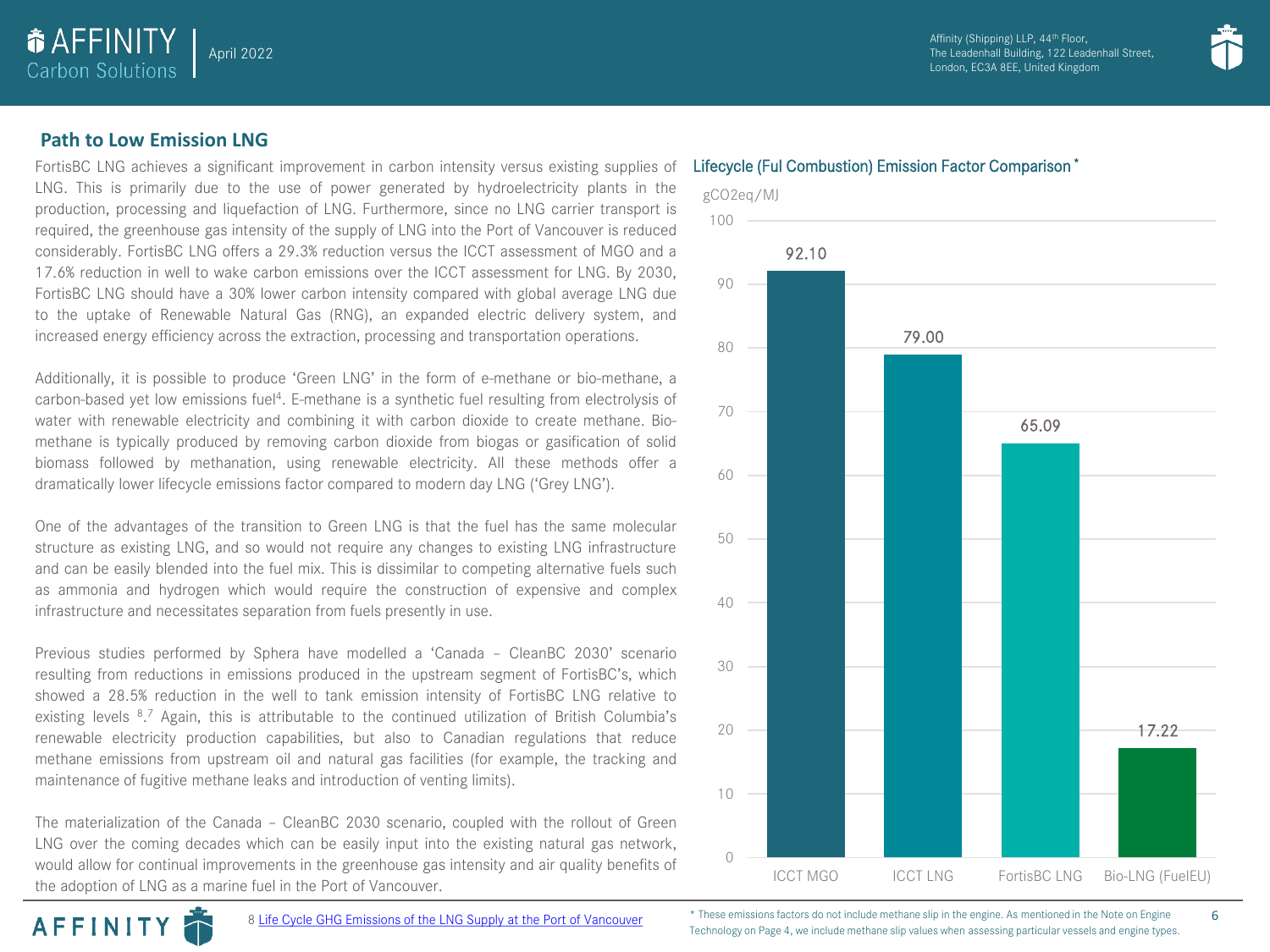



### **Air Quality Benefits Resulting from the Adoption of LNG as a Marine Fuel – Port of Vancouver Area**

Aim

*To quantify the air quality benefits affecting the Port of Vancouver area, resulting from the adoption of FortisBC LNG as a marine fuel.*

### Methodology

- 1. Quantify the 2019 (i.e "non-Covid" year) air pollution levels in the Port of Vancouver area that resulted from maritime emissions and calculate the scope for air quality benefits if marine gas oil were to be fully substituted for liquefied natural gas.
- 2. Categorize the industrial ships that entered ports in the Vancouver area during the year 2019 into size and age range (including bulk carriers, containerships, tankers, passenger ships, general cargo ships and Ro-Ros). Estimate the total annual fuel consumption for the vessels calling in the Port of Vancouver based on actual ship call data for 2019.
- 3. Calculate (as a percentage) the amount of the annual fuel consumption which could be switched with Fortis LNG. Apply that percentage "potential for fuel-switching" to the marine-based energy consumption in the Port of Vancouver during 2019 to quantify the amount that would be replaced by the fuel switch.
- 4. Apply internationally recognised fuel emissions factors to both the quantity of bunker fuel being replaced, and the LNG that the bunker fuel is being replaced with, to find potential pollution and emission reductions in the Port of Vancouver.
- 5. Estimate pollutant reductions in the territorial limit of Canada (12 nautical miles from the western land of Canada).



### Initial Area Assessed

*Areas between North Gate and South Gate are assessed*



### Snapshot of Bulkers and Tankers in North Pacific and Vancouver area



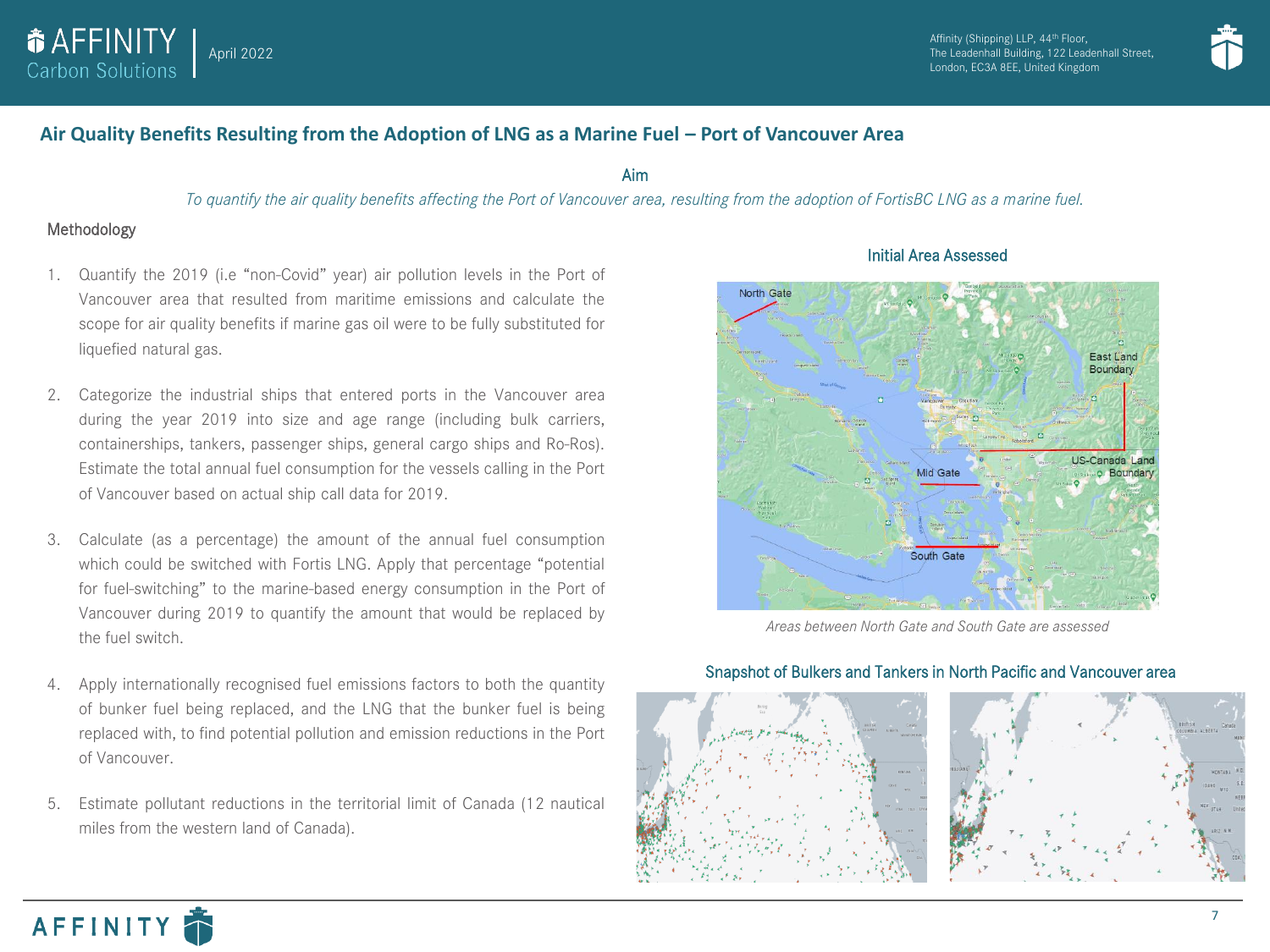



### **Vessels Identified Using Port of Vancouver Data**

Using IMO numbers supplied by the Port of Vancouver, we can see that of the ships that called at the Port of Vancouver in 2019:

- $\geq 1.068$  were bulk carriers
- ➢ 226 were containerships
- $\geq 119$  were tankers
- ➢ 127 were Ro-Ros.
- $\geq 63$  were general cargo carriers
- $\geq 40$  were passenger ships

Using the IMO numbers of these vessels, we can find, for each vessel class, the average age of the ships and the average deadweight of the ships. Consequently, we can find the average daily consumptions using real-world vessel specifications.

Assuming ships spend 80% of the year sailing and 20% either idle or in port, we can estimate the total annual fuel consumption of all the vessels that serviced the Port of Vancouver in 2019.

As an estimate, we find that the total annual fuel consumption for the vessels that serviced Vancouver in the year 2019 is 16.6 MMTPA.

### Age Range for Vessel Types



| Ship Type                              |                      | <b>Bulk Carrier</b> | Containership | Tanker    | Ro-Ro                    | <b>General Cargo</b>     | Passenger Ships |
|----------------------------------------|----------------------|---------------------|---------------|-----------|--------------------------|--------------------------|-----------------|
| Avg. Dwt                               | deadweight           | 75,475              | 87,952        | 46,194    | 18,211                   | 36,026                   | 7,357           |
| <b>Corresponding Vessel Class</b>      | $\ddot{\phantom{1}}$ | Panamax             | 8,000 TEU     | Handysize | $\overline{\phantom{a}}$ | $\overline{\phantom{a}}$ | $-$             |
| Avg. Build year                        | #                    | 2010                | 2008          | 2010      | 2006                     | 2004                     | 2005            |
| Sailing Consumption (1)                | tpd                  | 25                  | 71            | 29        | 35                       | 18                       | 64.50           |
| Port Consumption (1)                   | tpd                  | 3.5                 | 11.7          | 4.2       | b.                       | 3                        | $\mathbf 0$     |
| Number of Ships                        | #                    | ,068                | 226           | 119       | 127                      | 63                       | 40              |
| <b>Annual Estimated</b><br>Consumption | tonnes               | 8,069,274           | 4,878,459     | 1,044,177 | 1,344,295                | 344,925                  | 753,403         |

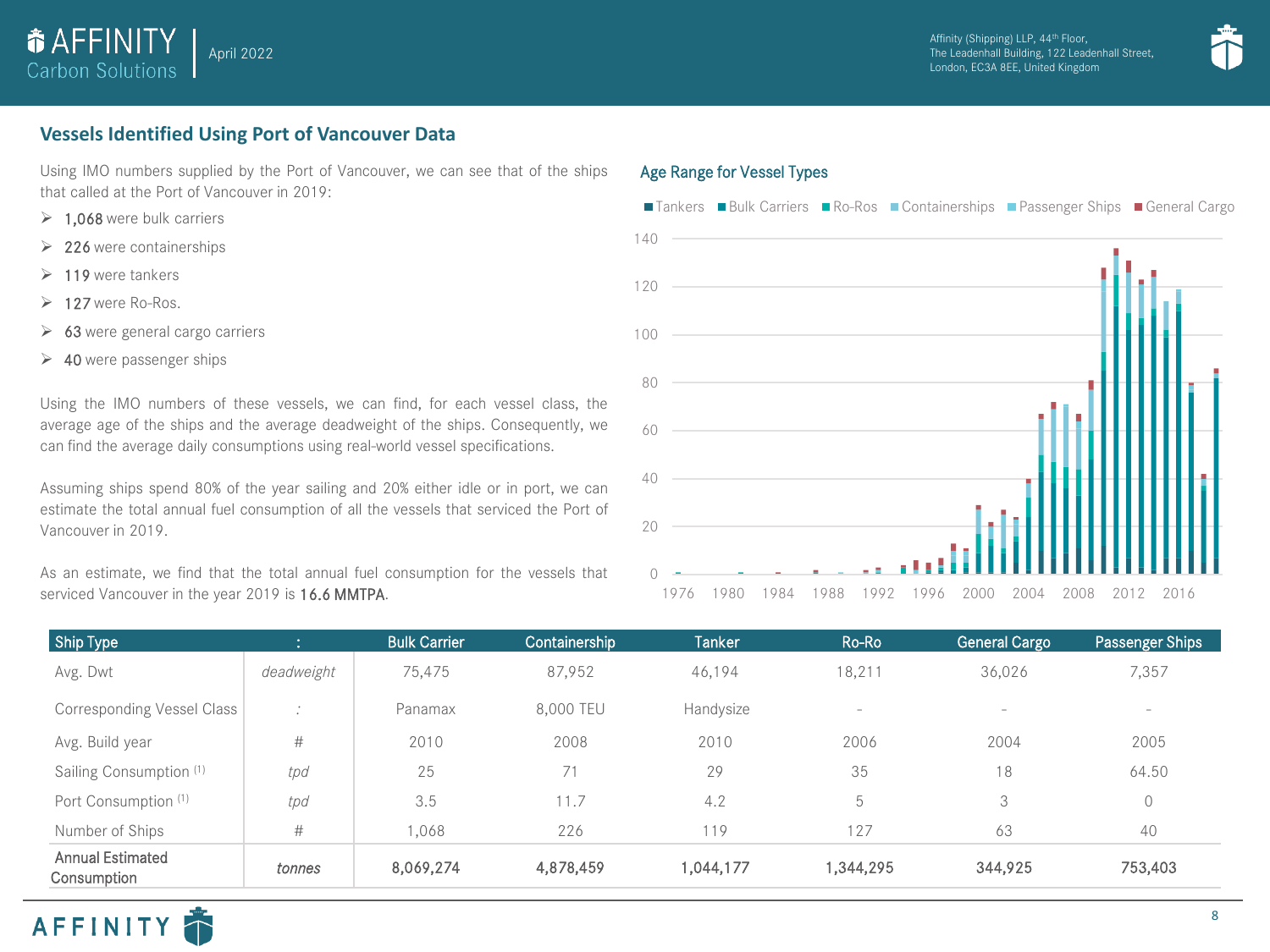

Affinity (Shipping) LLP, 44<sup>th</sup> Floor, The Leadenhall Building, 122 Leadenhall Street, London, EC3A 8EE, United Kingdom



### **2019 Levels of Air Pollution in the Port of Vancouver Area**

During 2019, a total of 196,854 tonnes of marine fuel was burned in the Port of Vancouver area (see map on Page 6)<sup>9</sup>.

Using this figure, we can quantify pollutants and greenhouse gases emitted in the Port using industry standard emissions factors. These are obtained from the IMO, ICCT, and the British Columbia Ministry of Energy, Mines and Low Carbon Innovation.

In the graphs below, we have illustrated the pollutants and greenhouse gases released in the Port of Vancouver as a result of burning 196,854t of oil-based marine fuel. To demonstrate the potential long-term benefits of LNG as a marine fuel, we have also illustrated the emissions that would result from substituting that entire fuel-mix with LNG.

### 2015 Port Marine-based Energy Consumption by Vessel Class (GJ) <sup>9</sup>





### Local Pollutant Emissions from 100% Substitution of LNG Greenhouse Gases Emissions from 100% Substitution of LNG



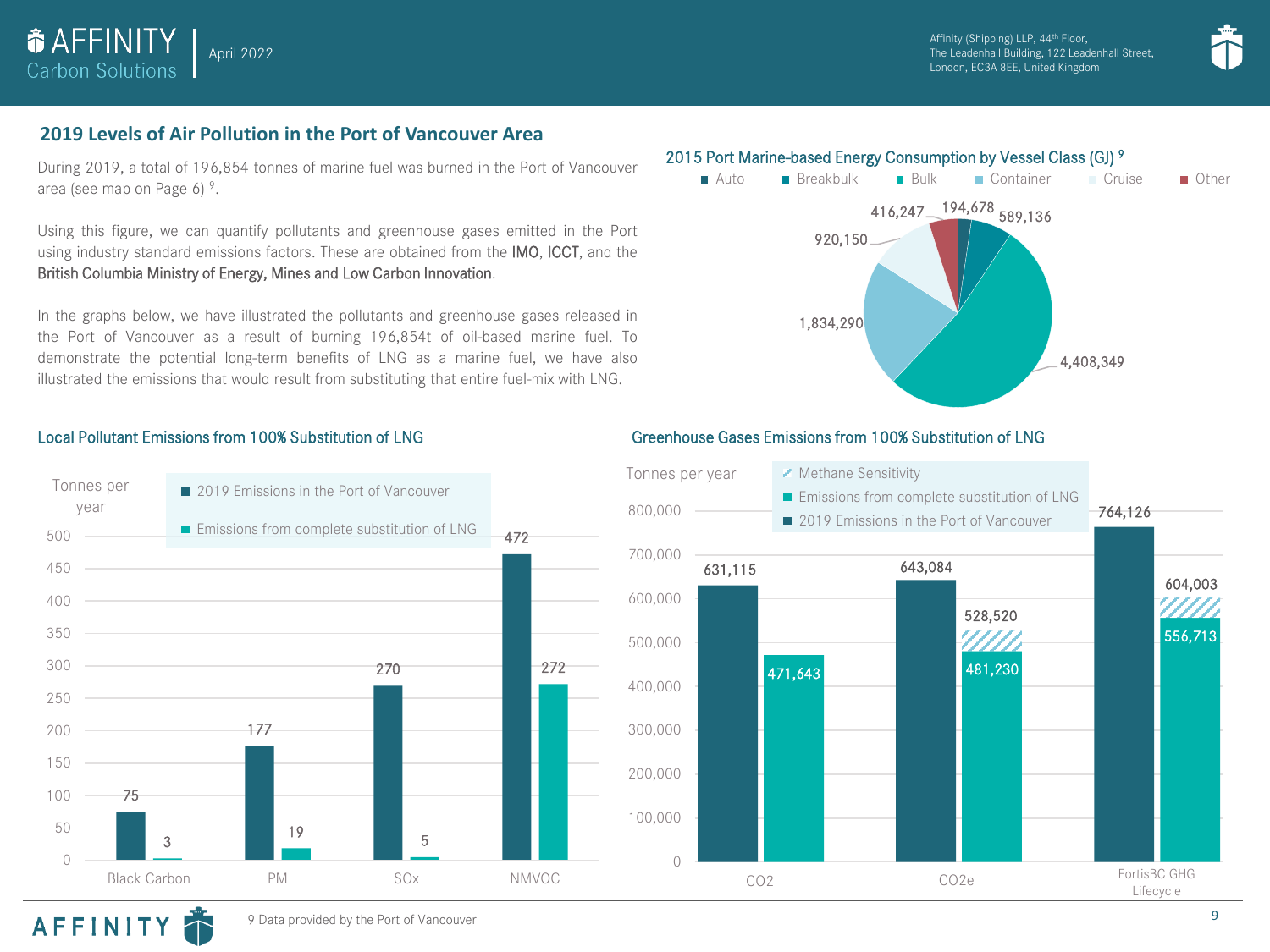Affinity (Shipping) LLP, 44<sup>th</sup> Floor, The Leadenhall Building, 122 Leadenhall Street, London, EC3A 8EE, United Kingdom



### **NOx Emissions in the Port of Vancouver**

**& AFFINITY** Carbon Solutions

April 2022

Since the 1<sup>st</sup> January 2016, a NOx emissions control area (ECA) has been in operation in the North American ECA and the US Caribbean Sea ECA. The NOx ECA prescribes different levels (Tiers) of control based on the ship construction date. While operating in an ECA established to limit NOx emissions, certain vessels must comply with Tier III controls. Since the 1<sup>st</sup> January 2016, a marine diesel engine that is installed on a ship constructed on or after the 1<sup>st</sup> January 2016 and operating in North American and US Caribbean Sea ECAs must comply with the Tier III NOx standard.

To comply, MGO-fueled vessels use selective catalytic reductors (SCRs), which reduce NOx emissions by 82%. This results in an emissions factor of 0.22g of NOx per MJ of fuel.<sup>1</sup> However, according to 2019 data, only 16% of vessels arriving at the Port of Vancouver were built during or after the year 2016<sup>10</sup>.

As such, we have considered three possible NOx scenarios. Firstly, the NOx emissions (based on 2019 consumption figures) for the Port without an ECA. Secondly, the NOx emissions assuming  $\sim$  16% of the vessels arriving at the Port (which is equal to  $\sim$  18% of the energy used in the Port) are built during or after the year 2016. Thirdly, that MGO is completely substituted for LNG.

Estimate NOx Emissions in Port of Vancouver under different reduction scenarios







### AFFINITY

Tonnes NOx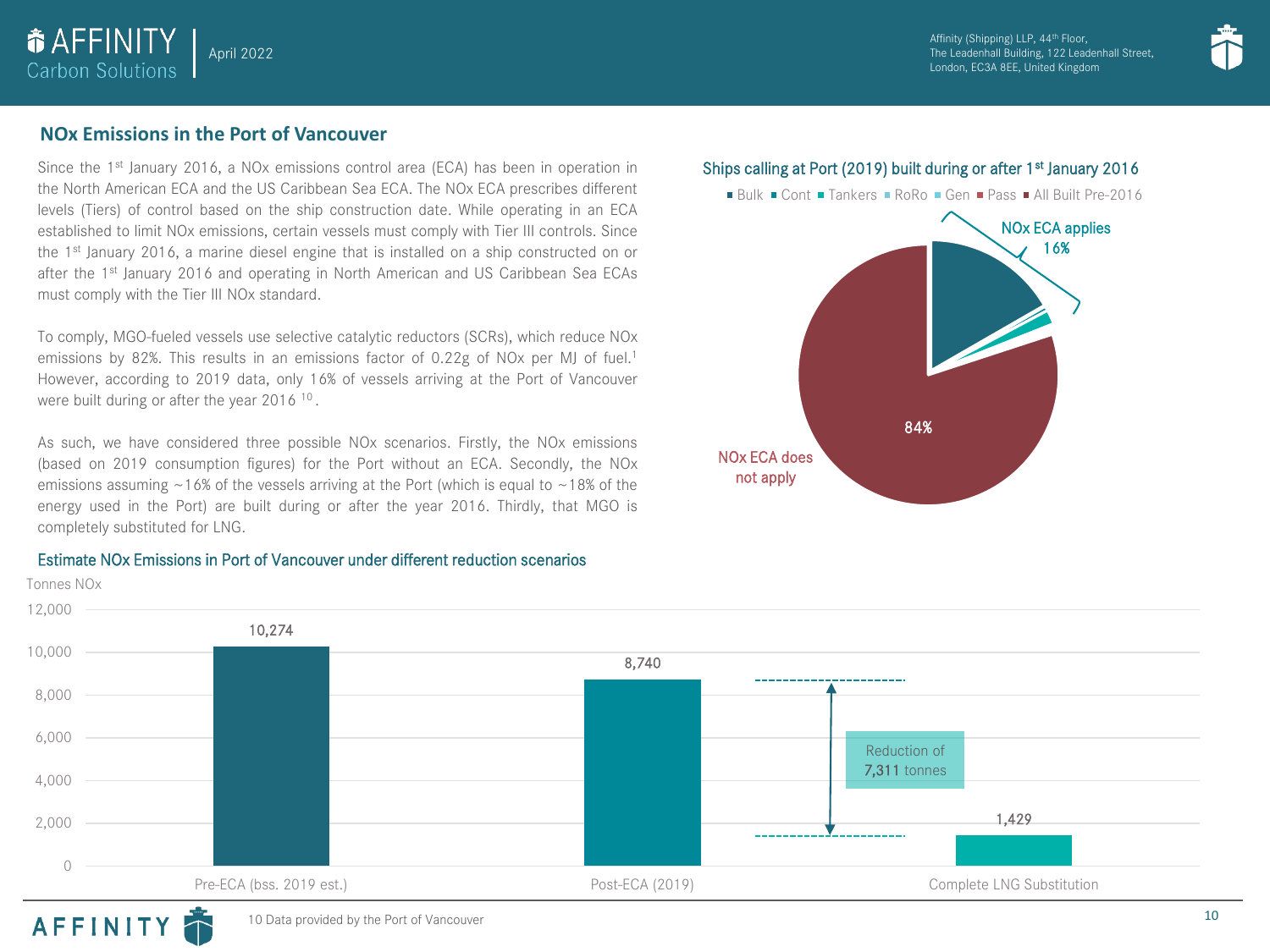

### **Potential For Fuel Switching in the Port of Vancouver**

April 2022

**& AFFINITY** Carbon Solutions

Having calculated the estimated total fuel consumption for the ships calling at the Port of Vancouver at 16.6MMTPA (or 702MN GJ), we now look for the *percentage potential for fuel-switching*. The 1MMTPA of LNG from FortisBC (on an energy demand basis) would make up  $\sim$ 7% of the annual fuel demand for the vessels calling at the Port of Vancouver. On this methodology, we assume, therefore, that a minimum of  $\sim$  7% of the marine-based energy consumption in the Port of Vancouver has the potential to be replaced with LNG.

According to data from the Port of Vancouver, the total marine-based energy consumption in port during the year of 2019 was  $\sim$  8.46MN GJ (this energy is currently being produced from oil-based marine fuels). The fuel switching potential is therefore 7% of 8.46MN GJ which is 0.59 MN GJ.

### 0.59 MN GJ converts to ~13.9k tonnes of marine gas oil: therefore, scope for fuel switching is ~12k tonnes of LNG.

It should be noted that the 8% potential for fuel-switching assumes that these ships can only bunker LNG in the Port of Vancouver. However, as LNG bunkering develops globally, ships will be able to bunker LNG in various other ports. This will make FortisBC LNG available for fuel-switching on more vessels. As such, the 7% should be seen as a base-case.



### Estimated Vessel Consumption vs. Fortis Annual LNG Production



### Port of Vancouver Application

| Total Marine-based Energy Consumption in Port | 8,464,742 GJ        |
|-----------------------------------------------|---------------------|
| Scope for Fuel Switching                      | 588,077 GJ          |
| MGO Conversion Factor                         | $42.7 \text{ GJ/t}$ |
| MGO - Switch Potential                        | 13,870 tonnes       |
| <b>ING Conversion Factor</b>                  | 48 GJ/t             |
| I NG - Switch Potential                       | 12,062 tonnes       |

### Scope for Fuel Switching in the Port of Vancouver

AFFINITY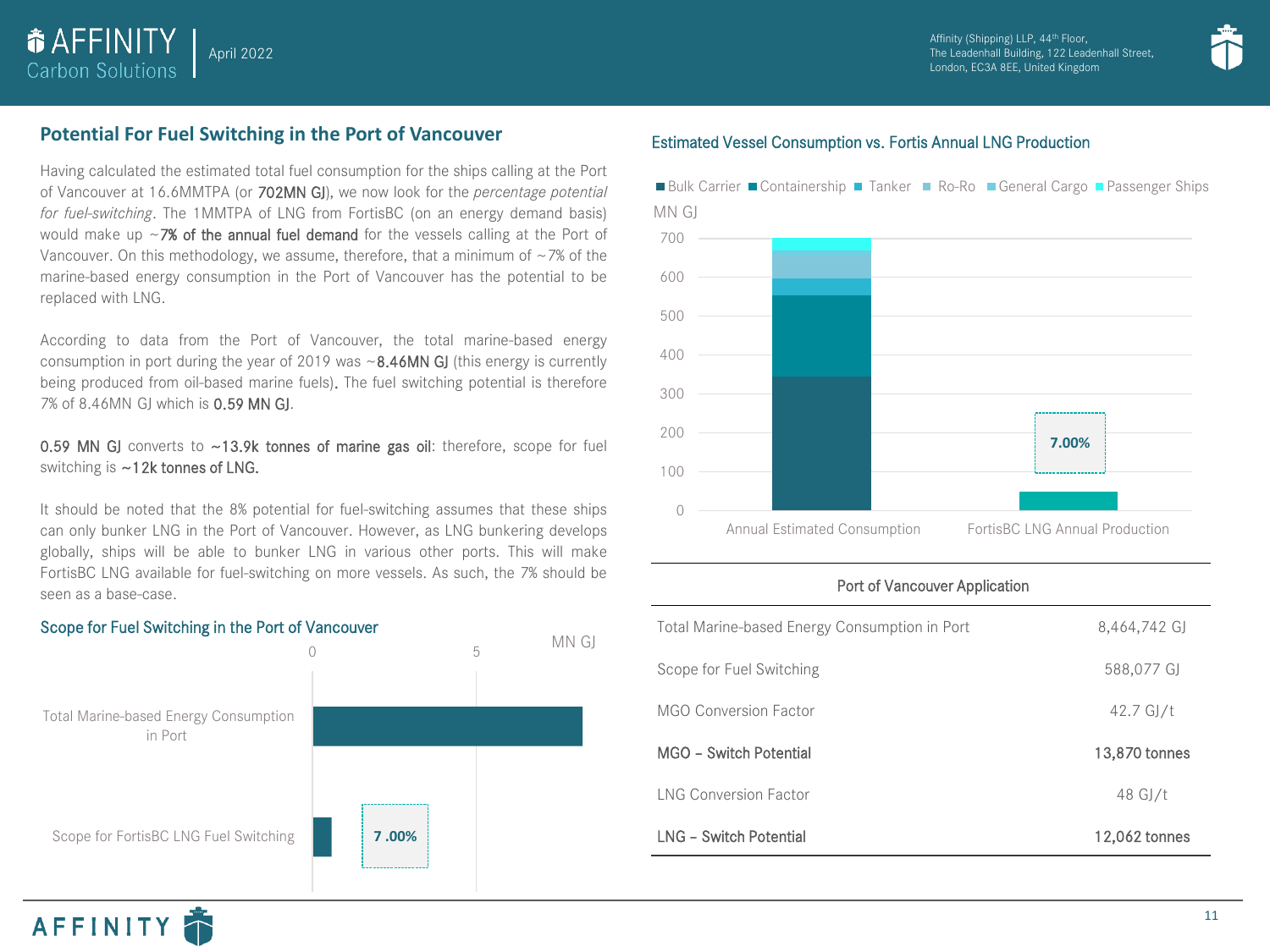



### **Initial Results from FortisBC LNG Fuel-Switching Potential in the Port of Vancouver Area**

The next step is to assess the air quality benefits associated with a substitution of ~12kt of LNG for ~13.9kt of MGO. Using emissions factors provided by the IMO, the ICCT and the British Columbia Ministry of Energy, Mines and Low Carbon Innovation, we can quantify the amount of each pollutant or greenhouse gas that is saved by the fuelswitching substitution.

April 2022

*<u>OAFFINITY</u>* **Carbon Solutions** 

AFFINITY

Further, we are able to calculate the air quality benefits as a percentage of the air pollution levels quantified on page 8. The percentage savings, along with absolute savings over a 25-year period, are displayed in the table to the right. The annual absolute savings are illustrated in the graphs below.

The greatest savings are felt in some of the most damaging pollutants. We estimate that the Port of Vancouver area will benefit from an **annual reduction** of over 11 tonnes of particulate matter, around 19 tonnes of SOx and around 5 tonnes of black carbon.

| Pollutant / Greenhouse Gas                   | <b>1MMTPA LNG:</b><br><b>Port Reductions</b> | 1 MMTPA LNG:<br>25-yr Period Savings |
|----------------------------------------------|----------------------------------------------|--------------------------------------|
| <b>NO<sub>x</sub></b>                        | 5.9%                                         | 12,878t                              |
| <b>Black Carbon</b>                          | 6.7%                                         | 126t                                 |
| <b>PM</b>                                    | 6.3%                                         | 279t                                 |
| SO <sub>x</sub>                              | 6.9%                                         | 466t                                 |
| <b>NMVOC</b>                                 | 3.0%                                         | 353t                                 |
| CO <sub>2</sub>                              | 1.8%                                         | 280,907t                             |
| CO <sub>2</sub> e (High Methane Scenario)    | 1.3%                                         | 201,802t                             |
| CO <sub>2</sub> e (Low Methane Scenario)     | 1.8%                                         | 285,103t                             |
| <b>GHG Lifecycle (High Methane Scenario)</b> | 1.5%                                         | 282,052t                             |
| <b>GHG Lifecycle (Low Methane Scenario)</b>  | 1.9%                                         | 365,353t                             |

### Tonnes of Pollutants and Greenhouse Gases Saved in the Port of Vancouver Annually

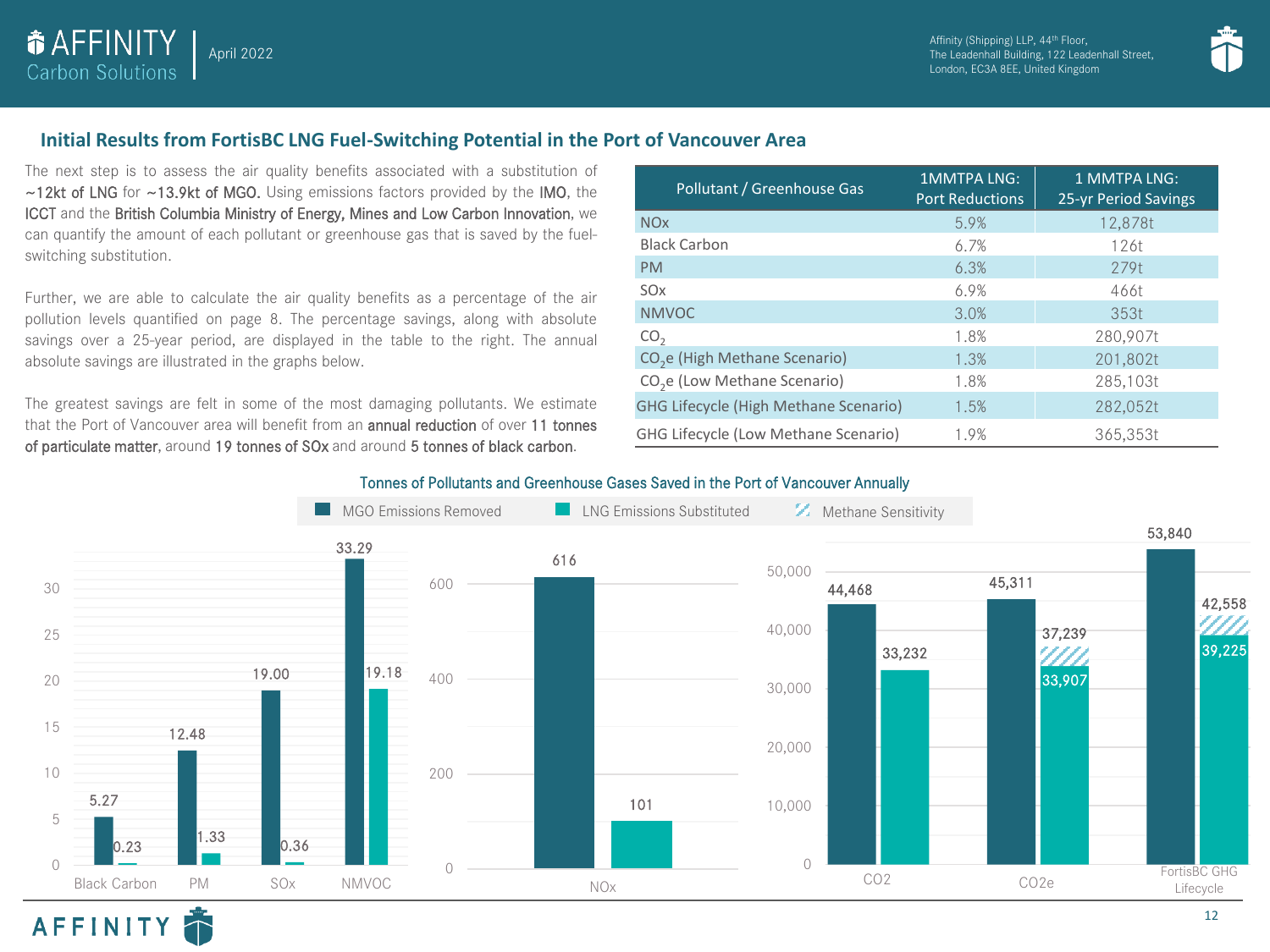

### **Air Quality Benefits within the Territorial Limit of Canada**

April 2022

*<u>OAFFINITY</u>* **Carbon Solutions** 

In order to assess the air quality benefits that affect the area within 12nm of the Port of Vancouver, we use the daily fuel consumptions assigned to the average ship in each vessel class (see page 9) and correct for 12nm.

Using the known number of ships that called at the Port of Vancouver, we can estimate the total fuel consumption from the South Gate of the Port of Vancouver to the 12nm territorial limit of **Canada on a NE Pacific Route to China.** This is a  $\sim 84.5$ nm route. Assuming ships both arrive and leave, this figure is ~28,348 tonnes.

We then assume the same percentage fuel-switching potential as identified previously:  $\sim$ 7%.

The result is that, on the 84.5nm route from the 12nm territorial limit to the South Gate, we estimate that  $\sim$ 1,983t of MGO could be replaced with  $\sim$ 1,725t of LNG. As previously, we then use the IMO, ICCT and British Columbia emissions factors to calculate the air quality benefits of this fuel-switching.

### 12nm Territorial Limit of Canada



### Tonnes of Pollutants and Greenhouse Gases Saved Annually in the Port of Vancouver + 12nm



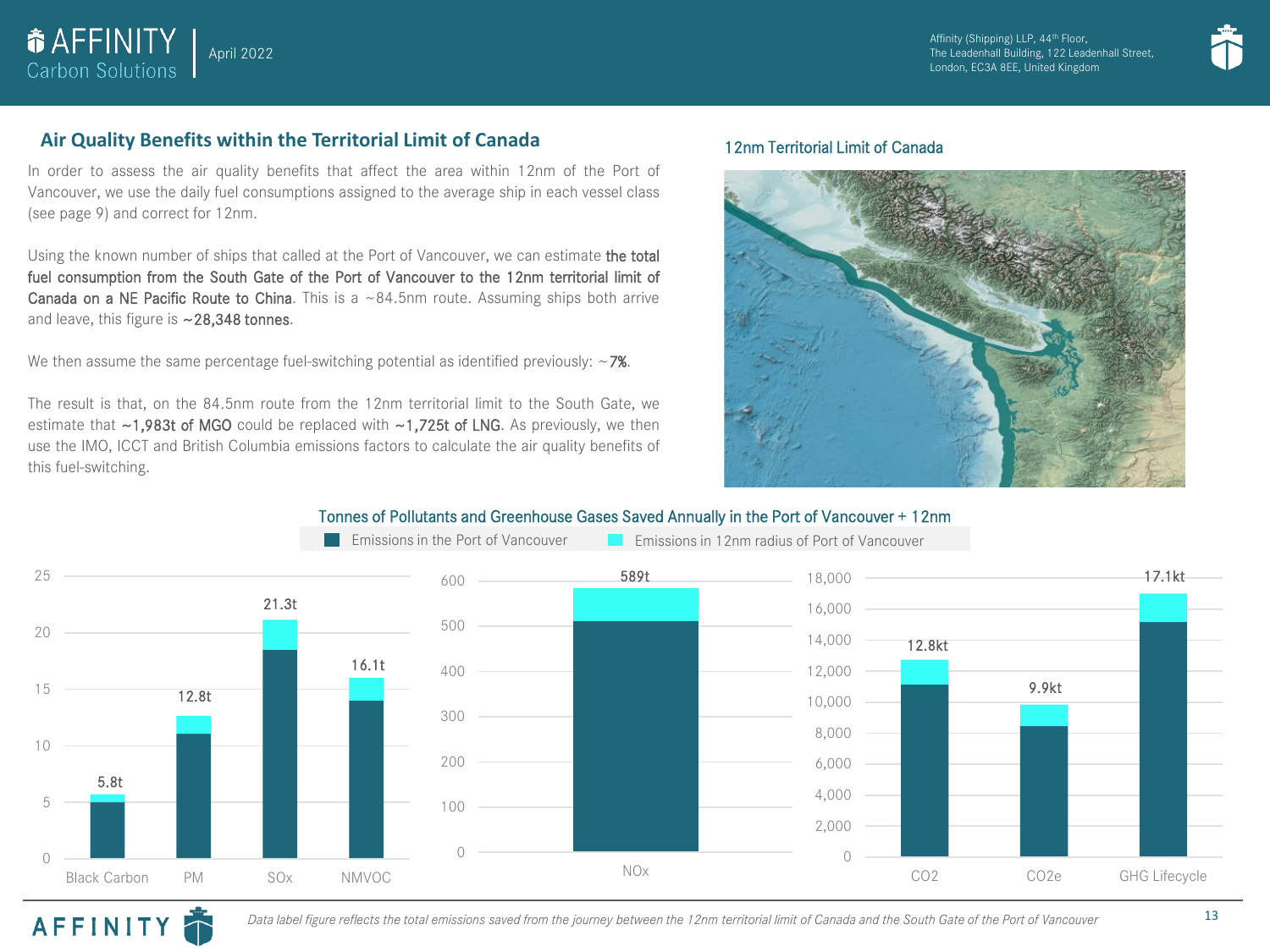

### **DNV 2030 Maritime Fuel Mix Scenario**

 $\bullet$  **AFFINITY Carbon Solutions** 

April 2022

DNV's maritime fuel mix scenario for 2030 sees a sharp uptake in LNG as a marine fuel. By 2030, DNV predicts that ~37% of maritime energy demand will come from LNG, with 58% coming from oil-based fuels and 5% coming from bio-energy and electrification.

37% of maritime energy demand will require a significant roll-out of LNG-bunkering infrastructure, which FortisBC would contribute to. With LNG-bunkering available in key areas around the Pacific, the Port of Vancouver would most likely be one of the main beneficiaries of the air quality benefits associated with a large-scale switch to LNG.

The table to the right, and the graphs below, show the results from comparing 2019 Port of Vancouver emissions to the emissions associated with a DNV 2030 fuel-mix scenario.

| <b>Pollutant</b>                           | DNV 2030 Scenario<br>Annual Saving vs. 2019 | DNV 2030 Scenario<br>Percentage Saving |
|--------------------------------------------|---------------------------------------------|----------------------------------------|
| <b>BC</b>                                  | 30 <sub>t</sub>                             | 40%                                    |
| <b>PM</b>                                  | 67t                                         | 38%                                    |
| <b>SO<sub>x</sub></b>                      | 110t                                        | 41%                                    |
| <b>NMVOC</b>                               | 95t                                         | 20%                                    |
| <b>NO<sub>x</sub></b>                      | 5,445t                                      | 62%                                    |
| CO <sub>2</sub>                            | 86,763t                                     | 14%                                    |
| CO <sub>2</sub> e High Methane Scenario    | 56,347t                                     | 9%                                     |
| CO <sub>2</sub> e Low Methane Scenario     | 91.587t                                     | 14%                                    |
| <b>GHG Lifecycle High Methane Scenario</b> | 539.075t                                    | 9%                                     |
| <b>GHG Lifecycle Low Methane Scenario</b>  | 556,695t                                    | 14%                                    |

### Tonnes of Pollutants and Greenhouse Gases Saved in the Port of Vancouver Annually



### AFFINITY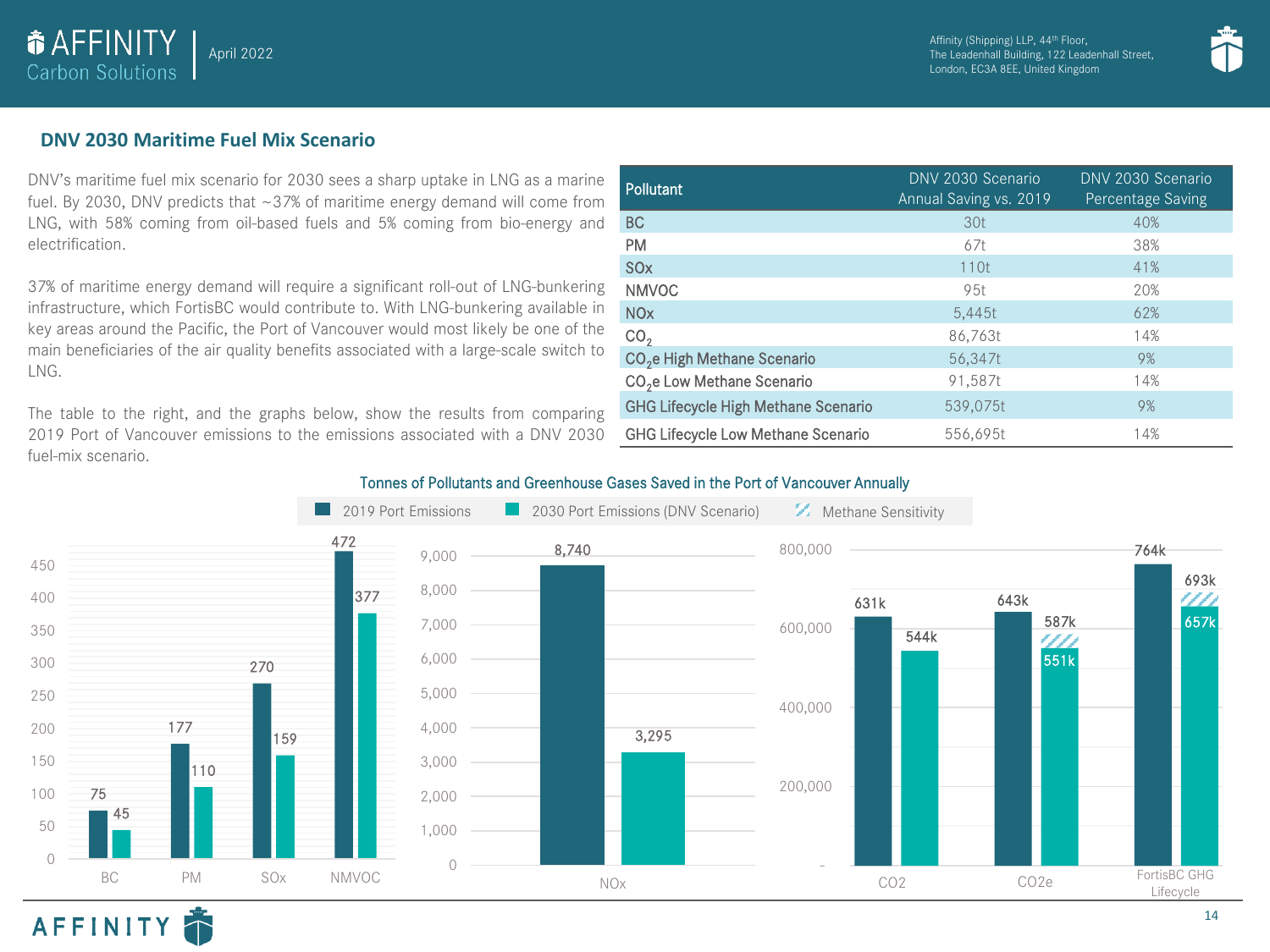

### **Results Table**

| Pollutant / GHG                           | Port 2019<br><b>Emissions</b> | <b>Port Emissions Savings</b><br>(1 MMTPA LNG) | Port Percentage<br><b>Emissions Savings</b><br>(1MMTPA LNG) | <b>Port Emissions Savings</b><br>(100% LNG) | Port Percentage<br><b>Emissions Savings</b><br>(100% LNG) | <b>Global Emissions Savings</b><br>(1 MMTPA LNG) |
|-------------------------------------------|-------------------------------|------------------------------------------------|-------------------------------------------------------------|---------------------------------------------|-----------------------------------------------------------|--------------------------------------------------|
| <b>NOx</b>                                | 8,740t                        | 515t                                           | 5.9%                                                        | 7,311t                                      | 84%                                                       | 86,017t                                          |
| <b>Black Carbon</b>                       | 75t                           | 5.04t                                          | 6.7%                                                        | 71.55t                                      | 96%                                                       | 418t                                             |
| <b>PM</b>                                 | 177t                          | 11.16t                                         | 6.3%                                                        | 158.34t                                     | 89%                                                       | 925t                                             |
| SOx                                       | 270t                          | 18.64t                                         | 6.9%                                                        | 264.55t                                     | 98%                                                       | 1,545t                                           |
| <b>NMVOC</b>                              | 472t                          | 14.11t                                         | 3.0%                                                        | 200.25t                                     | 42%                                                       | 1,170t                                           |
| CO <sub>2</sub>                           | 631,115t                      | 11,236t                                        | 1.8%                                                        | 159,473t                                    | 25%                                                       | 931,525t                                         |
| CO <sub>2</sub> e (High Methane Scenario) | 643,084t                      | 8,072t                                         | 1.2%                                                        | 114,564t                                    | 18%                                                       | 496,837t                                         |
| $CO2e$ (Low Methane Scenario)             | 643,084t                      | 11,404t                                        | 1.8%                                                        | 161,854t                                    | 25%                                                       | 916,837t                                         |
| GHG Lifecycle (High Methane Scenario)     | 764,126t                      | 11,282t                                        | 1.5%                                                        | 160,123t                                    | 21%                                                       | 935,321t                                         |
| GHG Lifecycle (Low Methane Scenario)      | 764,126t                      | 14,614t                                        | 1.9%                                                        | 207,413t                                    | 27%                                                       | 1,211,558t                                       |

Total emission reductions in the Port of Vancouver from fuel substitution to LNG is expected to be somewhere between the High Methane Scenario and the Low Methane Scenario, based on the following scenarios:

- 1) The provision of 1MMTPA of LNG from FortisBC to the local bunkering market, which would be sufficient to replace 7% of the existing fuel mix used on-board ships arriving at the Port of Vancouver. Under a High Methane Scenario, this would result in a 1.5% reduction in greenhouse gas emissions on a lifecycle assessment. Under a Low Methane Scenario, this would result in a 1.9% reduction in greenhouse gas emissions on a lifecycle assessment. Both methane sensitivity scenarios would result in an 5.9% reduction in nitrogen oxides; an 6.3% reduction in particulate matter; an 6.7% reduction in black carbon; and a 6.9% reduction in sulphur oxides.
- 2) Most ships calling at the Port of Vancouver are travelling between ports where additional LNG supply is being developed. Access to LNG in other ports is likely to increase the number of LNGfueled ships that call to Vancouver. This would result in additional emission savings in the Port of Vancouver. Our second scenario models the complete substitution of fuel oils used on-board vessels in the Port of Vancouver with LNG, as a best-case scenario outlook for future emissions savings. Under a High Methane Scenario, this would result in a 21% reduction in greenhouse gas emissions on a lifecycle assessment. Under a Low Methane Scenario, this would result in a 27% reduction in greenhouse gas emissions on a lifecycle assessment. Both methane sensitivity scenarios would result in an 84% reduction in nitrogen oxides; an 89% reduction in particulate matter; an 96% reduction in black carbon; and a 98% reduction in sulphur oxides.

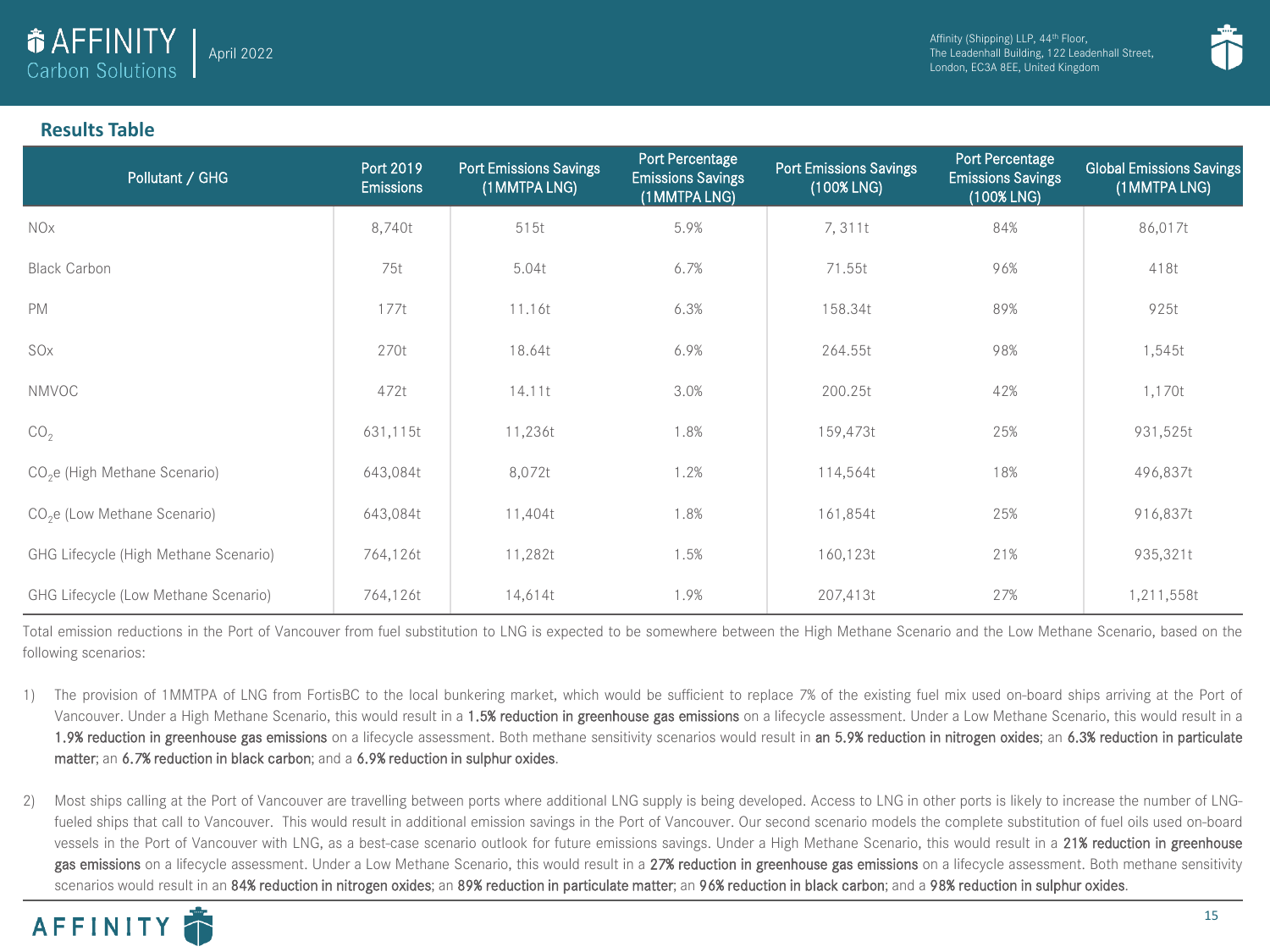



### **Additional Sources**

| <b>Emissions Factors Used</b>        |          |                                                                              |                                                                          |  |
|--------------------------------------|----------|------------------------------------------------------------------------------|--------------------------------------------------------------------------|--|
| <b>Pollutant</b>                     | g/kg-MGO | g/kg-LNG                                                                     | Source(s)                                                                |  |
| <b>NOx</b>                           | 0.18     | 0.10                                                                         | International Maritime Organisation 4 <sup>th</sup> GHG Study            |  |
| <b>Black Carbon</b>                  | 0.38     | 0.02                                                                         | International Maritime Organisation 4 <sup>th</sup> GHG Study            |  |
| <b>PM</b>                            | 0.90     | 0.11                                                                         | International Maritime Organisation 4 <sup>th</sup> GHG Study            |  |
| SO <sub>x</sub>                      | 1.37     | 0.03                                                                         | International Maritime Organisation 4 <sup>th</sup> GHG Study            |  |
| <b>NMVOC</b>                         | 2.40     | 1.59                                                                         | International Maritime Organisation 4th GHG Study                        |  |
| CO <sub>2</sub>                      | 3,206    | 2,755                                                                        | International Maritime Organisation 4th GHG Study                        |  |
| CO <sub>2</sub> e                    | 3,267    | $CO2$ Value + 0.2%/1.7%/3.1% CH <sub>4</sub> Slip as % of Engine Consumption | <b>FuelEU Maritime (European Union)</b>                                  |  |
| Well-to-Wake                         | 3,882    | 65.09gCO2e/MJ + Methane Slip Values (above)                                  | CH4: FuelEU Maritime (European Union) ; LNG: British Columbia Government |  |
|                                      |          | <b>Fuel Constants Used</b>                                                   |                                                                          |  |
|                                      |          |                                                                              |                                                                          |  |
| LNG                                  |          | GJ/t<br>48.00                                                                | <b>FuelEU Maritime (European Union)</b>                                  |  |
| LNG                                  |          | $M^3/t$<br>0.45                                                              | <b>International Gas Union Conversion Pocketbook</b>                     |  |
| <b>MGO</b>                           |          | 42.70<br>GJ/t                                                                | <b>FuelEU Maritime (European Union)</b>                                  |  |
| Sulphur content of LNG               |          | $\%$<br>0.004%                                                               | North P&I Club - LNG as a Marine Fuel                                    |  |
| Sulphur Content of ECA-zone fuel oil |          | $\%$<br>0.10%                                                                | International Maritime Organisation 4 <sup>th</sup> GHG Study            |  |
| IMO Sulphur equation (*S)            |          | $\#$<br>1.95506                                                              | International Maritime Organisation 4 <sup>th</sup> GHG Study            |  |
|                                      |          | Port of Vancouver - Marine-based Energy Consumption 2015                     |                                                                          |  |
| Auto                                 |          | GJ<br>194,678                                                                |                                                                          |  |
| Breakbulk                            |          | GJ<br>589,136                                                                |                                                                          |  |
| <b>Bulk</b>                          |          | GJ<br>4,408,349                                                              |                                                                          |  |
| Container                            |          | GJ<br>1,834,290                                                              | Port of Vancouver - 2015 Emissions Inventory Report                      |  |
| Cruise                               |          | GJ<br>920,150                                                                |                                                                          |  |
| Other                                |          | 416,247<br>GJ                                                                |                                                                          |  |
| Total                                |          | 8,362,649<br>GJ                                                              |                                                                          |  |
| <b>Total Less Cruises</b>            |          | GJ<br>7,442,700                                                              |                                                                          |  |